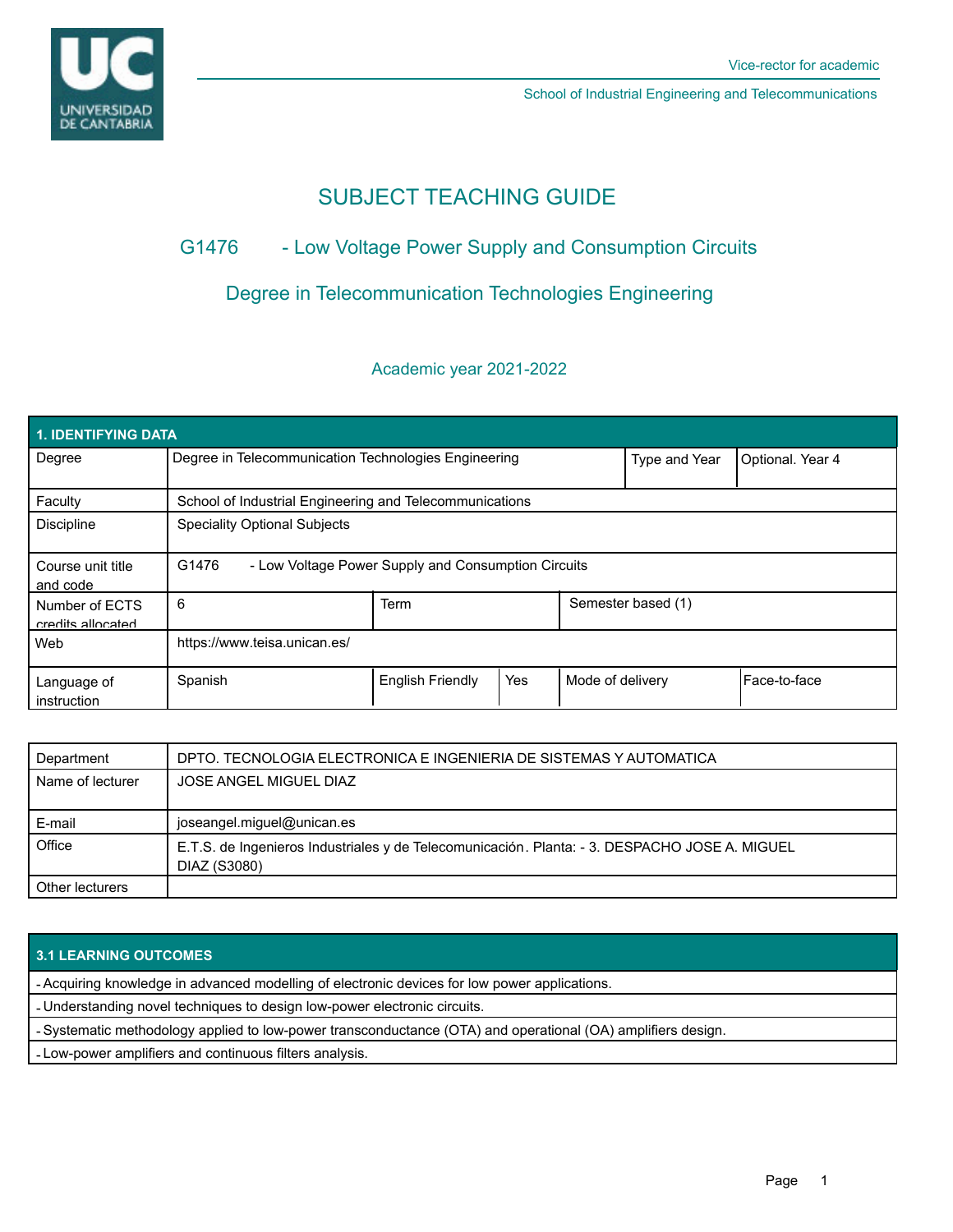

School of Industrial Engineering and Telecommunications

#### **4. OBJECTIVES**

Advanced semiconductor devices.

Low-voltage and low-power MOS transistor models.

Building block of low-voltage and low-power amplifiers.

Design of low-voltage and low-power voltage and transconductance amplifiers.

Advanced design of low-voltage and low-power operational amplifiers, continuous filters and switching capacitors circuits.

#### **6. COURSE ORGANIZATION**

| <b>CONTENTS</b> |                                                                                                                                                                                                                                                                                                                    |  |  |  |
|-----------------|--------------------------------------------------------------------------------------------------------------------------------------------------------------------------------------------------------------------------------------------------------------------------------------------------------------------|--|--|--|
|                 | MIS and MOS structures: classic models vs. advanced models.                                                                                                                                                                                                                                                        |  |  |  |
|                 | CMOS fabrication technologies and their evolution. EKV model for low-voltage and low-power MOS transistors.                                                                                                                                                                                                        |  |  |  |
| 3               | Basic building blocks for low-voltage and low-power circuit design: single-stage amplifiers, current mirrors, differential<br>pair, cascode and double-cascode amplifiers, and current and voltage references.                                                                                                     |  |  |  |
| 4               | Low-voltage and low-power transconductance amplifier (OTA) design, comprising a comprehensive study of the<br>differential pair, current mirrors for active biasing, and cascade amplifiers. Design of one and two-stage OTAs. Detailed<br>analysis of MOS transistor operating regions under low-voltage biasing. |  |  |  |
| 5               | Low-voltage and low-power fully-differential amplifier design. Introduction to the most common continuous filter<br>topologies. Introduction to low voltage and low-power switched-capacitor filters.                                                                                                              |  |  |  |
| 6               | Introduction to ultra-low-power circuit design.                                                                                                                                                                                                                                                                    |  |  |  |